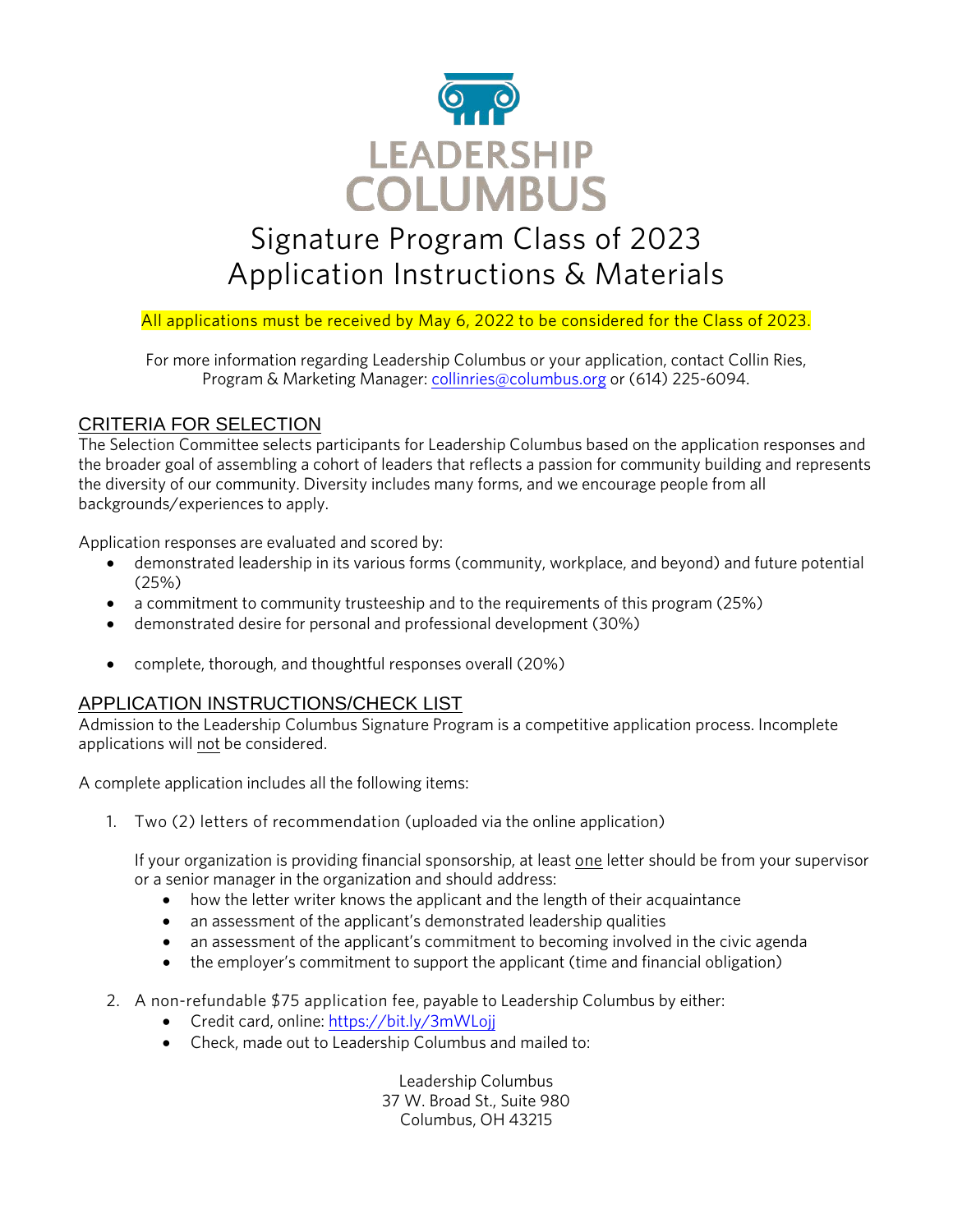- 3. Responses to the essay questions included on page 5 of this document. We recommend you complete the responses and copy/paste them into the appropriate fields in the online application. You will not be able to save and return to the application at a later time.
- 4. Two (2) applicant/supervisor agreement signatures (scanned and uploaded via the online application)
	- Applicant and supervisor must complete and sign both the Attendance Agreement and Payment Agreement.
	- These agreements are on pages 6-8 of this document.
- 5. Professional resume (uploaded via the online application)
- 6. Finally, a completed and submitted online application: <http://www.leadershipcolumbus.org/signature-program-application/>



You should complete the final step, the online application, last—after you have written your essay responses and have all other materials ready for upload. You will not be able to save the online application and complete at a later time.

# SIGNATURE PROGRAM ESSENTIALS

#### PROGRAM CURRICULUM

Leadership Columbus' curriculum is designed to foster teamwork both within the class community (Program Days) and through participation in a Community Impact Project. The curriculum is built on opportunities for class participants to stretch outside their comfort zones and leverage diverse points of view.

Furthermore, the entire experience is based on adult learning models that are proven most effective, including seminars, skill and team-building exercises, experiential activities, facilitated role-playing modules and interaction with community leaders.

Therefore, individuals are accepted into the program based not only on their individual potential to develop leadership skills, but also what they can contribute to enrich the educational experience for all.

All program curriculum is reviewed annually (which includes past participant feedback) to ensure it is diverse, equitable, inclusive and anti-racist. Leadership Columbus strives to interrogate content and experiences so all who participate in Leadership Columbus feel included, celebrated and that they belong.

#### PROGRAM CALENDAR

The Signature Program curriculum is designed to provide a holistic learning experience, with each program day carefully constructed to build on the previous session to create an optimal learning environment.

As stated in the Attendance Agreement on page 6, completion of the program depends on attendance and active participation in all facets of the 10-month program. Please consider and review your availability and commitment to these dates when you apply.

All program days, except for the Opening and Closing Retreat, are one full day per month (generally the third Thursday) from 8 a.m. - 5 p.m. Dates for the Class of 2023 events and program days are as follows:

| <b>Welcome Reception</b>                              | September 13, 2022 | 5:30-7:30 p.m.                        |
|-------------------------------------------------------|--------------------|---------------------------------------|
| Opening Retreat (MANDATORY)                           | October 3-5, 2022  | $1 p.m.-1 p.m.$<br>(Monday-Wednesday) |
| Simulated Society (SIMSOC) Program<br>Day (MANDATORY) | October 20, 2022   | 8 a.m.-5 p.m.                         |
| History of Columbus Program Day                       | November 17, 2022  | 8 a.m.-5 p.m.                         |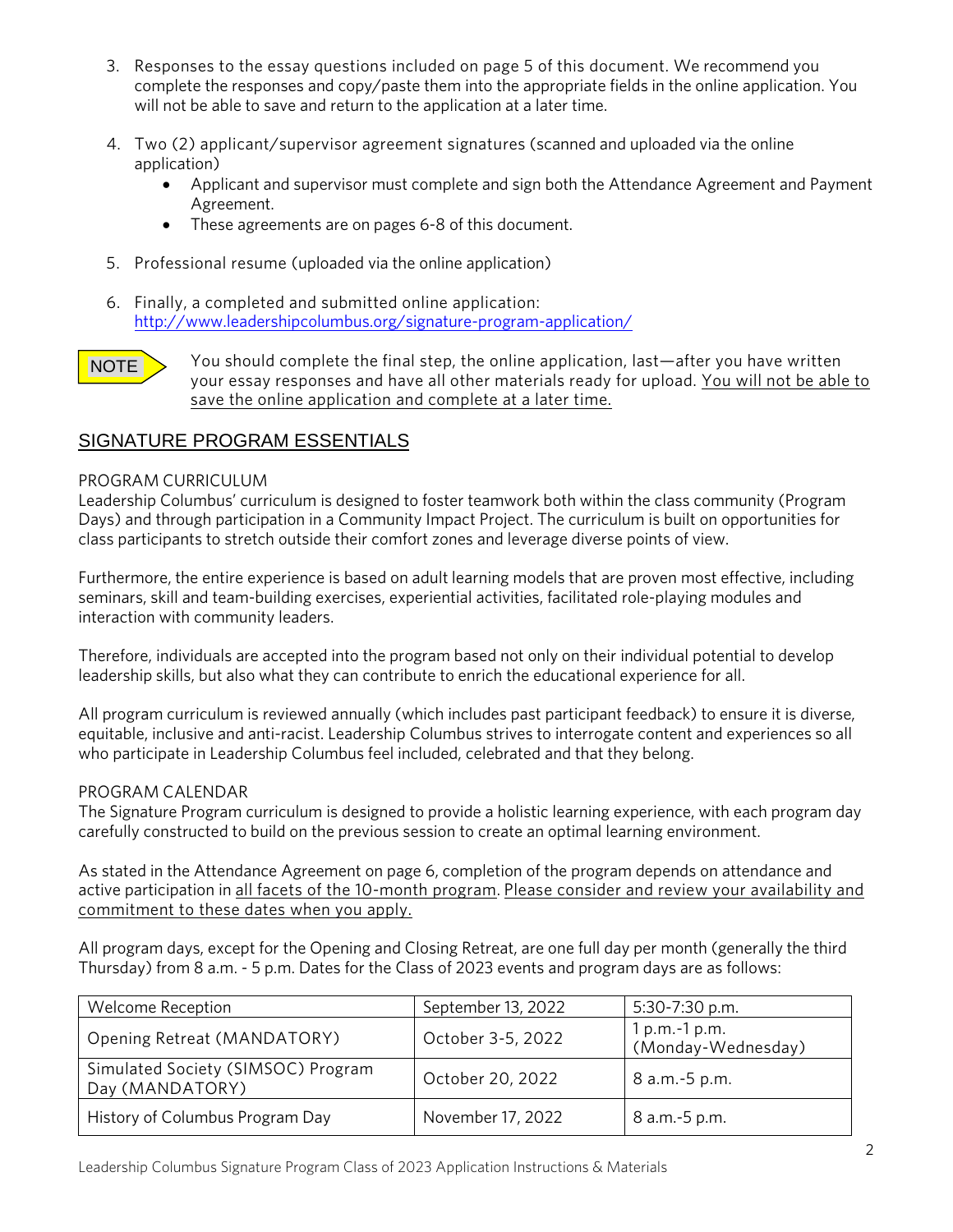| Health & Human Services Program Day               | December 15, 2022 | 8 a.m.-5 p.m.       |
|---------------------------------------------------|-------------------|---------------------|
| Economic Development & Government<br>Program Day  | January 19, 2023  | 8 a.m.-5 p.m.       |
| <b>Education Program Day</b>                      | February 16, 2023 | 8 a.m.-5 p.m.       |
| Quality of Life Program Day                       | March 16, 2023    | 8 a.m.-5 p.m.       |
| Public Safety & Justice Program Day               | April 20, 2023    | 8 a.m.-5 p.m.       |
| Community Trusteeship Program Day                 | May 18, 2023      | 8 a.m.-5 p.m.       |
| Closing Retreat & Graduation<br>(MANDATORY)       | June 8, 2023      | 9 a.m.-9 p.m.       |
| Nonprofit Board Governance Training<br>(OPTIONAL) | June 22, 2023     | 8:30 a.m.-5:30 p.m. |

# NOTE

Attendance is MANDATORY at the Opening Retreat on October 3-5, Simulated Society Program Day on October 20 and at the Closing Retreat & Graduation on June 8. You will not be eligible for acceptance into the Leadership Columbus program if you cannot fully participate in these sessions.

## PERSONAL ASSESSMENT SURVEYS

Upon acceptance into the program, participants are required to complete a set of peer and supervisor review and personal assessment surveys in advance of the Opening Retreat. These surveys are completed online, and participants are provided with instructions for accessing and completing the tests.

## COMMUNITY IMPACT PROJECT

In addition to attending the monthly program days, class participants also commit to participate in a group project in conjunction with a local nonprofit organization. The project's subject and scope is determined by the team and the nonprofit organization, and its purpose is two-fold: to serve as a laboratory to utilize and further develop one's leadership capacities and to provide a solution/benefit to the partnering organization.

#### NONPROFIT BOARD GOVERNANCE TRAINING

Leadership Columbus is offering an additional optional Program Day on June 22, 2023 that is focused on nonprofit board governance training.

Our Nonprofit Board Governance Training is designed to provide participants with the essential education and training needed to support, develop and hone board governance skills that are critical to the success of nonprofits in our region. By ensuring individuals have the tools and insights they need to be effective and impactful board members, both the individual and the organization they serve benefit. Whether you are looking to get involved in a nonprofit board or are already serving on a board and want to enhance your expertise, this training will help you get the most out of nonprofit board service.

Formatted into a one-day training, the session combines information on board governance standards and best practices with first-hand experiences from people actively serving in the field to create a unique and enriching educational opportunity.

Participants will learn about:

- Roles and responsibilities of nonprofit boards and board members
- Board governance models, modes and techniques for generative governance
- Financial literacy and fiduciary responsibilities of board members
- Ethics and conflicts of interest
- Fundraising and more

The cost for Nonprofit Board Governance Training is \$500/person. You can indicate your interest in participating in the training on the online application form.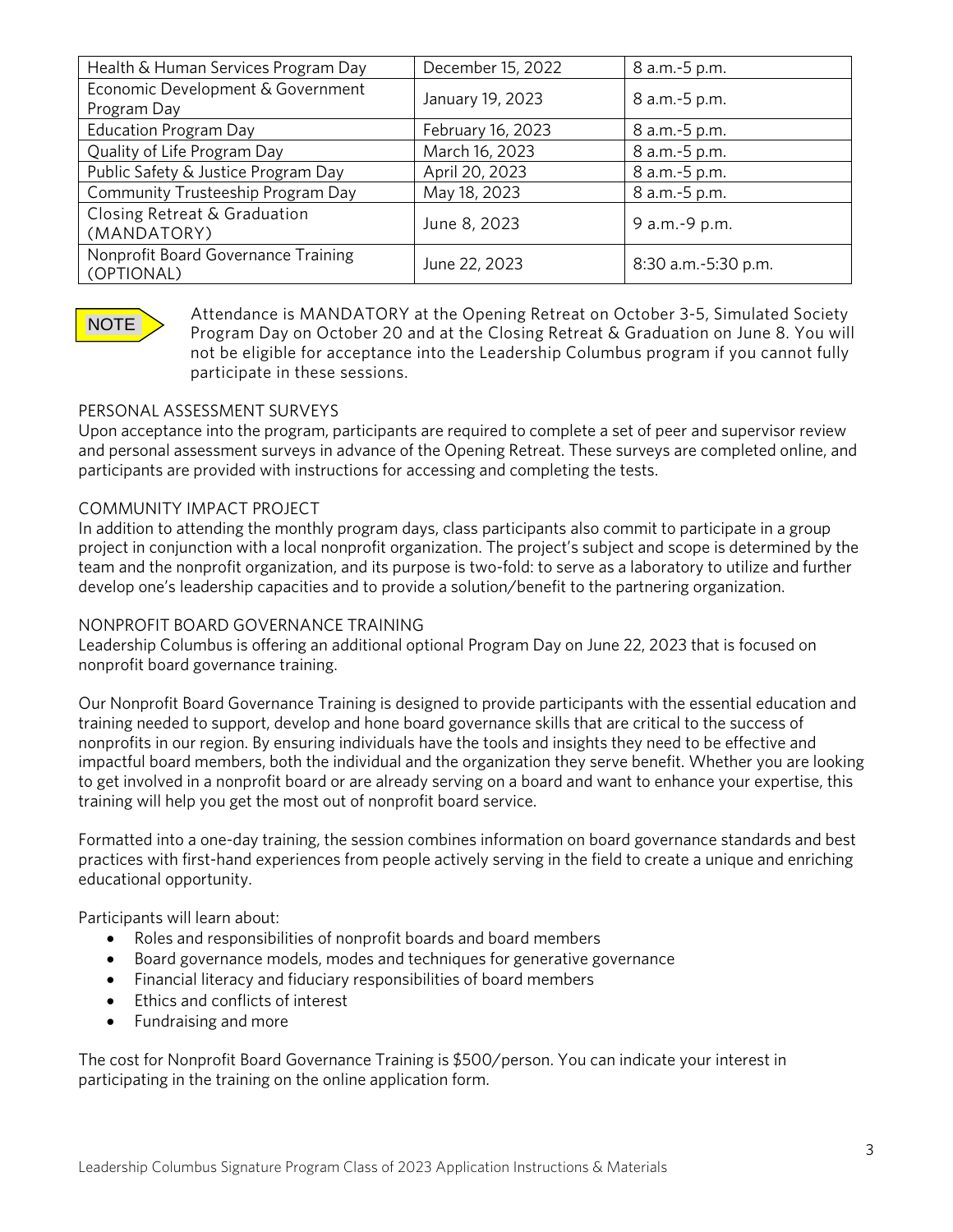## TUITION

Tuition for the Class of 2023 is \$5,225. Accepted participants have the option of adding Nonprofit Board Governance Training for an additional \$500.

EARLY APPLICATION DISCOUNT: Applications received on or prior to February 25, 2022 will qualify for discounted tuition of \$4,975.

All tuition must be received by August 5, 2022. Payment plans are available, and tuition can be paid by check or credit card.

#### TUITION ASSISTANCE AND SCHOLARSHIPS

We encourage all applicants to seek tuition payment/reimbursement from their employer. In cases where the full cost of tuition is a burden for either the employer or the individual, a limited amount of tuition assistance is available. Tuition assistance is based upon demonstrated need and is limited to no more than 50% of the tuition cost. Leadership Columbus also offers a limited number of Diversity Scholarships, which are awarded by the Selection Committee based on completion of an additional application.

If you apply for Tuition Assistance, Leadership Columbus will ask for some additional information from your employer to aid the Selection Committee in awarding Tuition Assistance dollars.

To be considered for a Tuition Assistance or a Diversity Scholarship, please check the box and provide the necessary information under "Tuition Assistance and Scholarships" on the APPLICANT/SPONSOR PAYMENT AGREEMENT form on pages 7-8.

Eligibility for Tuition Assistance includes, but is not limited to, self-paying individuals or individuals sponsored by a nonprofit organization.

#### FOLLOW-UP

Once your application is completed and successfully submitted online, you will receive a confirmation page. In addition, you will receive an email within seven business days confirming receipt.

The review and selection process will begin shortly after the May 6 application deadline. It is anticipated that acceptance letters will be mailed by June 1. In the interim, you may direct any questions regarding your application status to Collin Ries, Program & Marketing Manager: [collinries@columbus.org](mailto:collinries@columbus.org) or (614) 225-6094.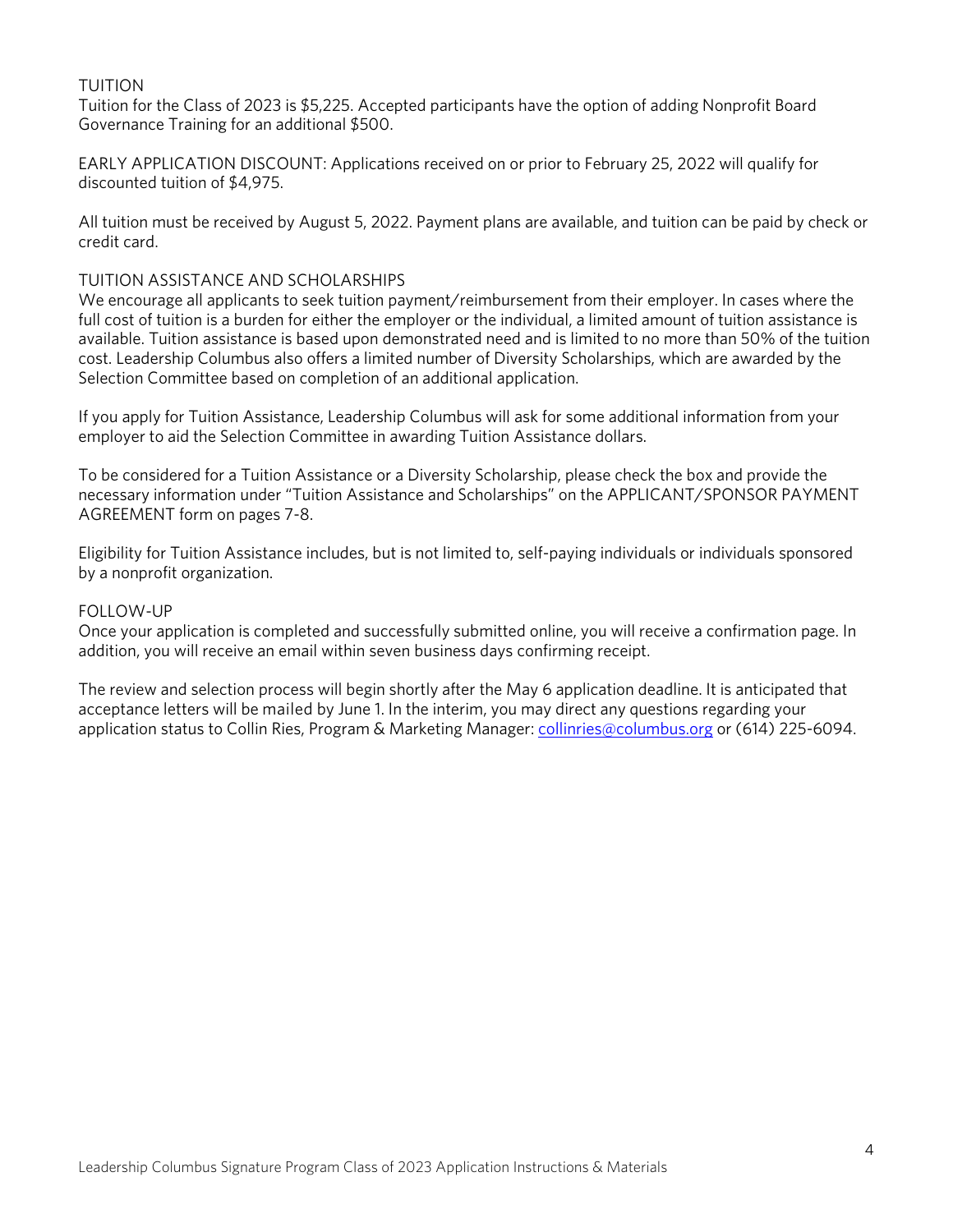# SIGNATURE PROGRAM APPLICATION ESSAY QUESTIONS

Please thoughtfully and concisely answer the following questions in a separate document and upload your responses as part of the online application.

- 1. Leadership Columbus will help you focus, connect and grow. For us to better meet your objectives in these areas, please thoughtfully respond the following three-part question:
	- a. Explain how you would like to grow professionally and personally and apply your newfound knowledge.
	- b. How will your personal background/experience/upbringing contribute to the overall learning experience of the class?
	- c. Explain how you would like to connect and be involved in the community five years from now.
- 2. What is 'leadership' to you and how have you demonstrated this in your own life? Include ways you may not have lived up to your own definition and what you have learned from those experiences.
- 3. What are two significant challenges/problems facing the Columbus region that you would like to address? Then, please choose one, explain why it is so significant and provide your recommendations for resolving this challenge/problem and being part of the solution.

#### OPTIONAL QUESTION:

4. Is there anything else you would like the Selection Committee to know about you that you believe would assist in the selection process?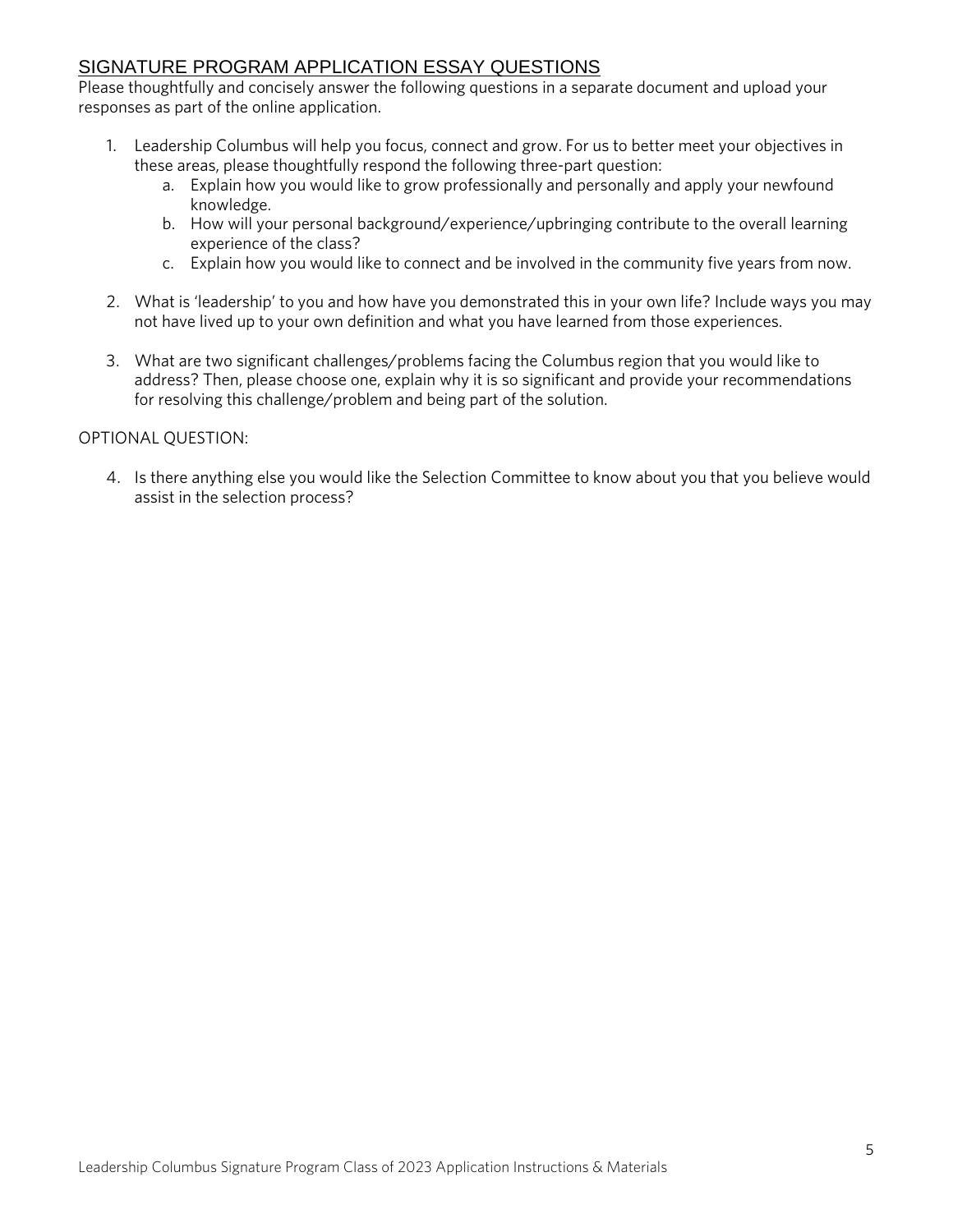# APPLICANT/SUPERVISOR ATTENDANCE AGREEMENT

In addition to the above cited criteria, participant selection is also based not only the strength of individual applications, but also the potential for their unique contributions to the collective learning experience.

Therefore, a commitment to attendance is critical. As a result, successful completion of the program stipulates that participants miss no more than one program day. The absence can take the form of one nonmandatory program day or two half days. Late arrivals and early departures are considered half-day absences. There is no opportunity for make-up sessions or extra credit to allow for missed absences.

# NOTE!

#### Attendance is MANDATORY at the 48-hour Opening Retreat on October 3-5, 2022, Simulated Society (SIMSOC) Program Day on October 20, 2022 and the Closing Retreat on June 8, 2023.

A participant who fails to meet any of the above requirements will be asked to withdraw from the program and is not eligible for Graduation. We realize that circumstances arise that can impact even the best of intentions. We will evaluate these situations on a case-by-case basis, and disposition of the individual's participation will be determined by the Leadership Columbus Board of Trustees, the Executive Director and the Program Director. If dismissal occurs, there will be no refund of any portion of tuition money.

## APPLICANT SIGNATURE AND COMMITMENT

I hereby submit my application for the Leadership Columbus Class of 2023. I understand the time commitment involved and the program goals. If selected, I plan to attend each function in its entirety and devote the time and effort necessary to be a contributing member of the Leadership Columbus program. I understand that if I fail to meet these obligations, I will be asked to withdraw from the program.

Applicant Name: \_\_\_\_\_\_\_\_\_\_\_\_\_\_\_\_\_\_\_\_\_\_\_\_\_\_\_\_\_\_\_\_\_\_\_\_\_\_\_\_\_\_\_\_\_\_\_\_\_\_\_\_\_\_\_\_\_\_\_\_\_\_\_\_\_\_\_\_\_\_\_\_\_\_\_\_\_\_\_\_

Applicant Signature: \_\_\_\_\_\_\_\_\_\_\_\_\_\_\_\_\_\_\_\_\_\_\_\_\_\_\_\_\_\_\_\_\_\_\_\_\_\_\_ Date: \_\_\_\_\_\_\_\_\_\_\_\_\_\_\_\_\_\_\_\_\_\_

#### SUPERVISOR SIGNATURE

I, the undersigned, approve this applicant for participation in the Leadership Columbus program. I understand he/she will devote one full weekday per month to the Signature Program as well as all referenced above mandatory sessions and fully support their involvement.

| Supervisor Signature: | Date: |
|-----------------------|-------|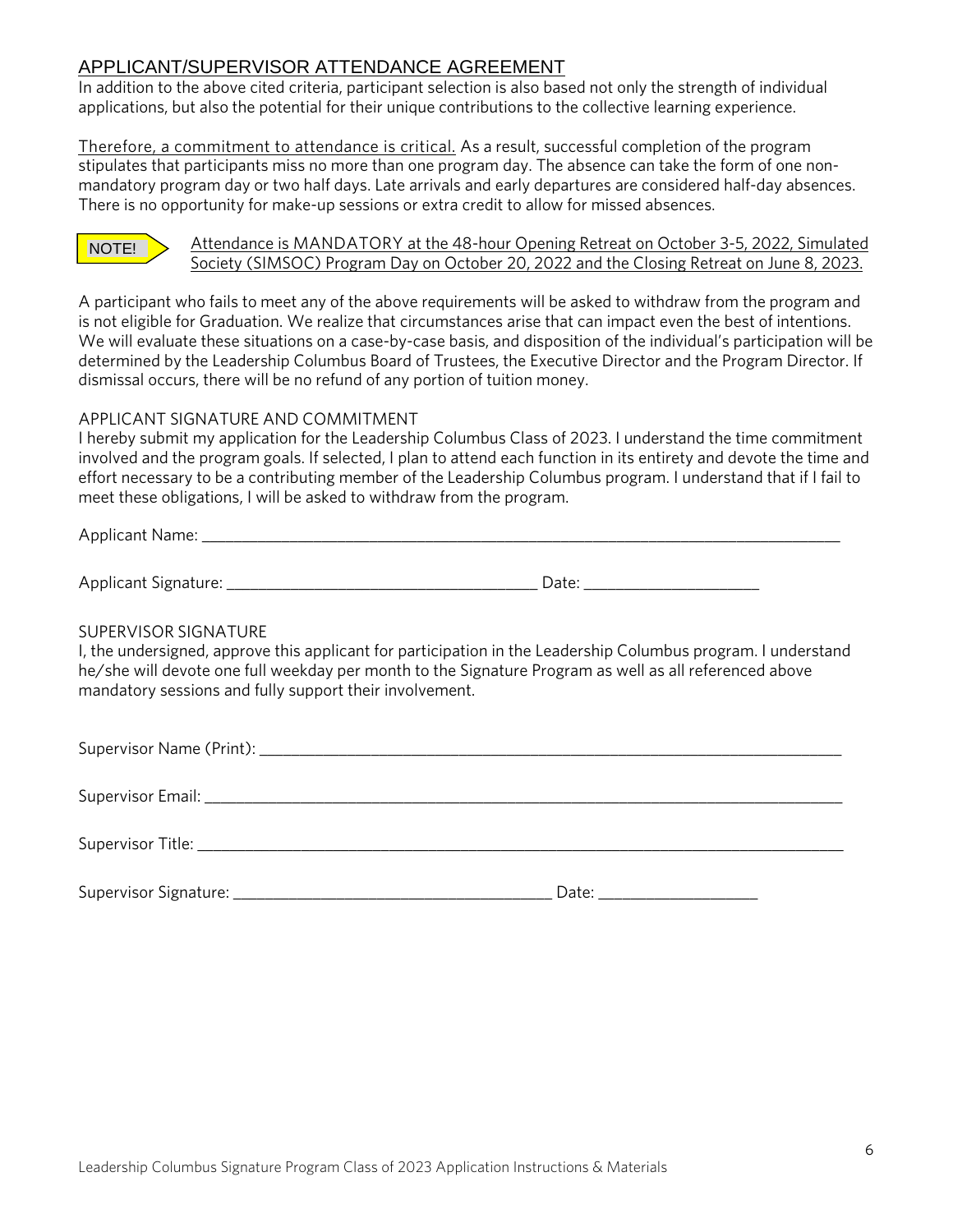# APPLICANT/SPONSOR PAYMENT AGREEMENT

If accepted into the Signature Program, I/my financial sponsor agree to pay the determined amount of my tuition. I/we understand that full payment of tuition is due by August 5, 2022. If a participant withdraws from the program before August 5, 2022, a refund of any tuition paid minus a \$500 administrative fee will be made. No refunds will be issued if a participant withdraws after August 5, 2022.

I/we understand that if I do not adhere to the terms of this agreement, I may be asked to withdraw from the program prior to the Opening Retreat, and any tuition paid will not be refunded.

|                                                                                                                     | Date: __________________________ |
|---------------------------------------------------------------------------------------------------------------------|----------------------------------|
| To be completed in the event tuition, or a portion thereof, will be paid by applicant's employer/financial sponsor: |                                  |
|                                                                                                                     |                                  |
|                                                                                                                     |                                  |
|                                                                                                                     | Date: __________________________ |

# TUITION ASSISTANCE AND SCHOLARSHIPS

Please check the box next to the opportunity for which you would like to be considered and provide the necessary information.

# Partial Tuition Assistance

 $\Box$  I am interested in applying for partial tuition assistance. I understand that to determine my eligibility, Leadership Columbus will contact my employer for additional information to accompany my request. I understand that tuition assistance is based upon demonstrated need and is limited to no more than 50% of the tuition cost.

Expected portion of tuition from employer: \$\_\_\_\_\_\_\_\_\_\_\_\_\_\_\_\_\_\_\_\_\_\_\_\_\_

Expected portion of tuition from applicant: \$\_\_\_\_\_\_\_\_\_\_\_\_\_\_\_\_\_\_\_\_\_\_\_\_\_\_\_\_\_\_\_\_\_\_\_

Tuition Assistance Amount Requested: \$\_\_\_\_\_\_\_\_\_\_\_\_\_\_\_\_\_\_\_\_

Please describe in 100 words or less the circumstances prompting your request for tuition assistance: